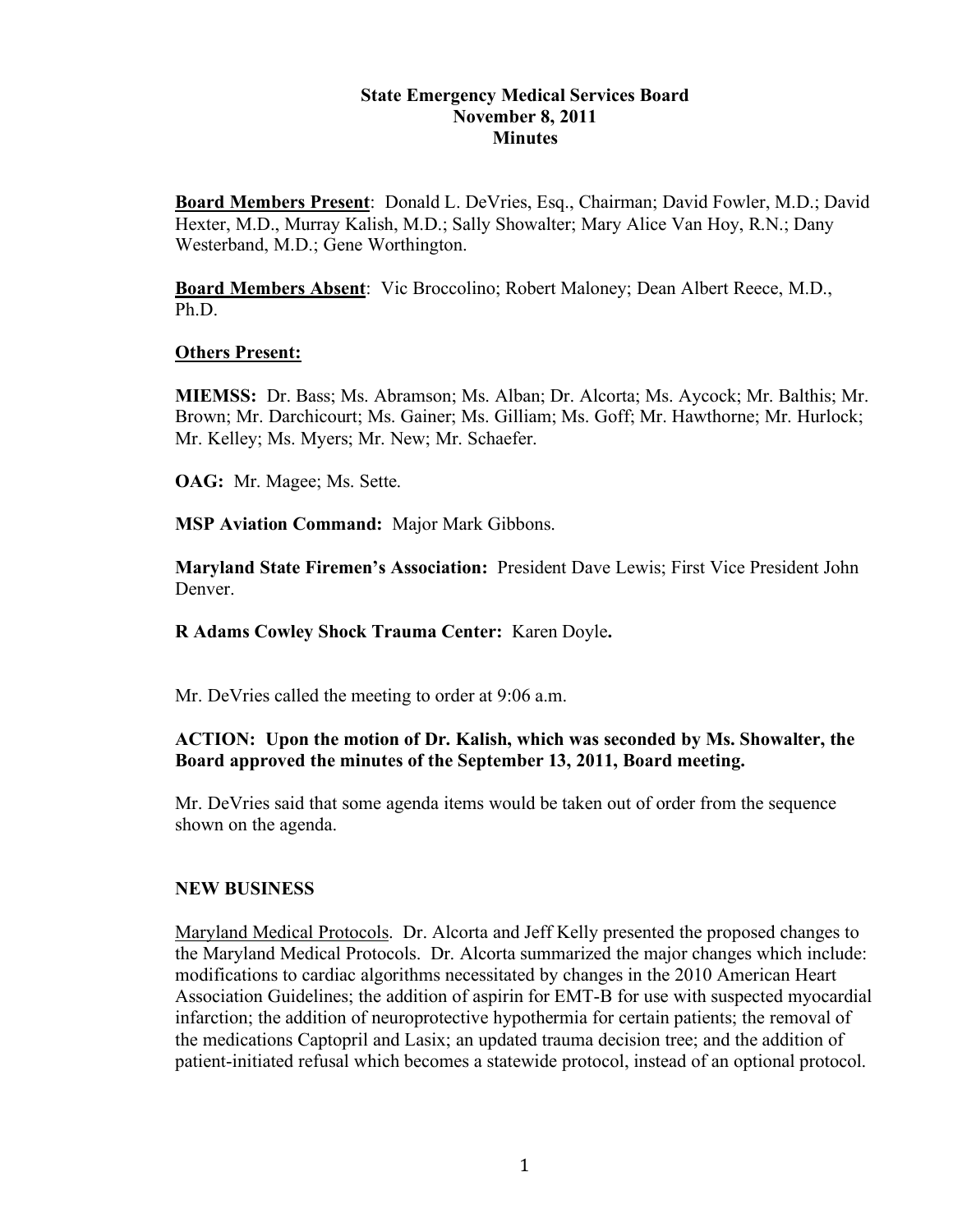Dr. Alcorta said that several minor modifications to the proposed protocol changes had been made by SEMSAC at its November meeting. He presented those modifications to the Board. He said that the Protocol Committee and SEMSAC supported all the proposed protocol changes.

Ms. Van Hoy asked about the fiscal impact of the proposed changes. Dr. Alcorta indicated that the changes to the neuroprotective hypothermia would have some fiscal impact, but the impact was not significant.

Upon the motion of Dr. Westerband, which was seconded by Dr. Fowler, the Board approved the proposed changes to the Maryland Medical Protocols for EMS Providers.

COMAR 30.03.05.02 – Protocol Development. Mr. Magee asked the Board to approve as final regulations the proposed regulations regarding the membership of the Protocol Development Committee. He said that the proposed regulations had been published in the September 9, 2011 Maryland Register and no comments had been received. He also asked the Board to approve the non-substantive correction of the terminology referring to ACEP representation on the committee from "EMS Subcommittee of ACEP" to "Maryland Chapter of ACEP."

Upon the motion of Ms. Van Hoy, which was seconded by Dr. Kalish, the Board approved as final regulations the proposed changes to COMAR 30.03.05.02, with the non-substantive terminology correction.

#### **EXECUTIVE DIRECTOR'S REPORT**

Ambulance Safety Task Force. Dr. Bass said that the Ambulance Safety Task Force had held the Ambulance Safety Summit on November 1, 2011 and that the meeting had been very successful. He said that the meeting had started with motivational speakers, followed by presentations from four different jurisdictions regarding their best practices, and then smallgroup discussions of implementation strategies. He said that the Report of the Ambulance Safety Task Force had been released at the meeting and that Task Force planned to continue its efforts to improve ambulance safety in Maryland.

eMEDS. Dr. Bass reported that eMEDS implementation continued to go well.

EMSOF. Dr. Bass said that recent projections from the Department of Budget & Management regarding the solvency of the EMS Operations Fund (EMSOF) indicated that revenue from the vehicle registration fee surcharge was lower than had been expected. He cautioned, however, that by their nature, projections fluctuate up and down; consequently, the DBM projections could change. Dr. Kalish asked the date of the projected EMSOF insolvency. Ms. Abramson responded that the current projections indicated that the EMSOF would be solvent through 2013.

MOLST. Dr. Bass said that the new MOLST law went into effect October 1, 2011. He said, however, that the Department of Health & Mental Hygiene (DHMH) had rescinded its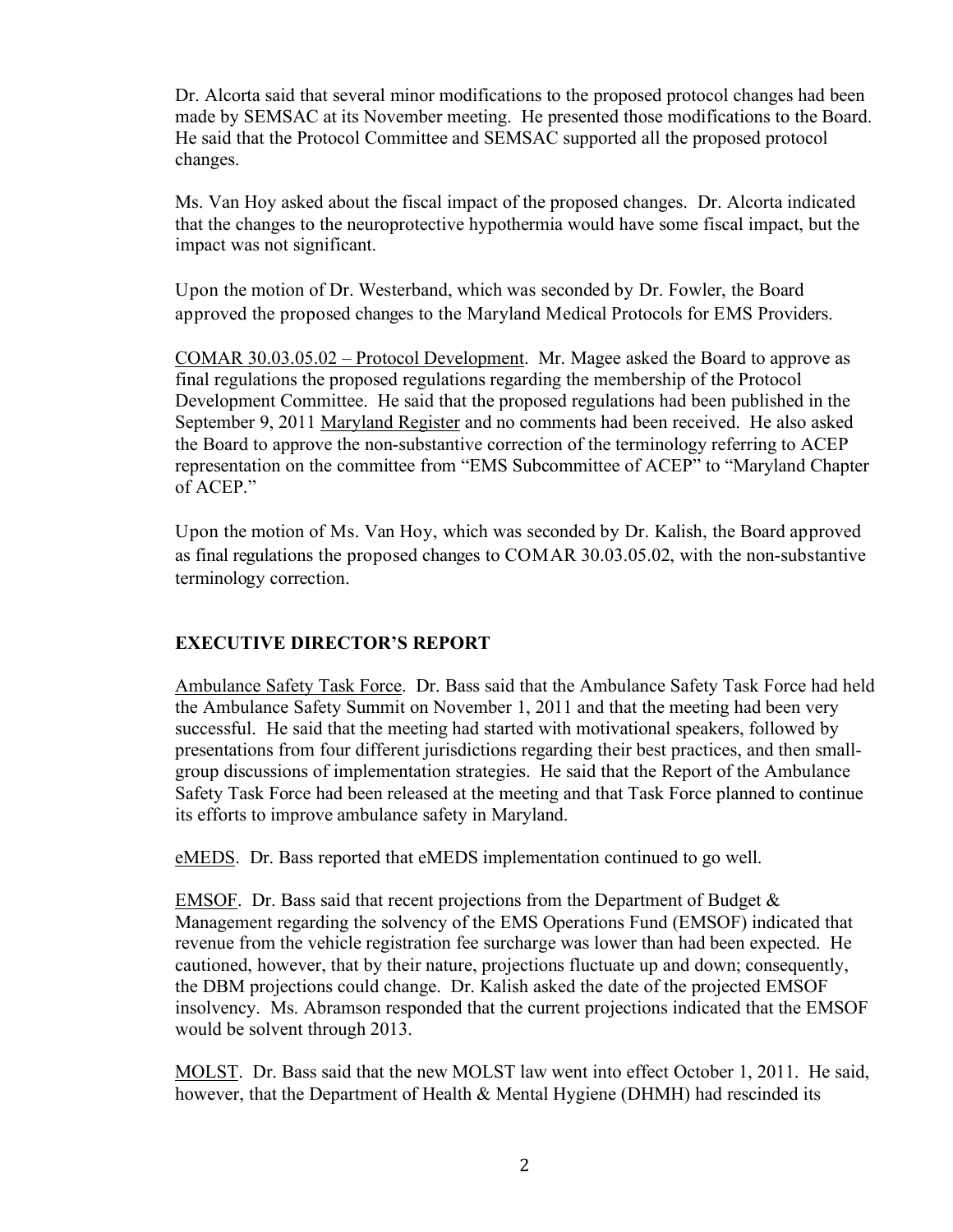proposed emergency regulations in order to allow more time for stakeholder input. Dr. Bass said that although the regulations were not in place, the law was in effect. As a result, EMS providers needed to be trained in application of the MOLST form. He said that MIEMSS had developed training for MOLST on its online Learning Management System. He said that he anticipated that the DHMH regulations would be in place in early 2012. Ms. Vanhoy said that the short timeframe between the passage of the law and its effective date had put pressure on health care providers and institutions to get up-to-speed on the MOLST form.

# STATEWIDE EMS ADVISORY COUNCIL

Dr. Kalish reported that SEMSAC met on November 3, 2011, and that the Board packet contained the approved minutes from the October SEMSAC meeting. He said that SEMSAC had approved the Maryland Medical Protocols and that long-time SEMSAC member and the first Chairman of SEMSAC, George Delaplaine, had recently retired.

# R ADAMS COWLEY SHOCK TRAUMA CENTER

Ms. Doyle reported that admissions to the Shock Trauma Center remained very strong. She said that inter-hospital transfers are about 25% of the STC's volume. She said that the volume of neurotrauma patients has been growing moderately and that Hyperbaric Chamber hours have increased. She said that the National Training Simulation Center will be used for future training for both military and health care providers. She said that the new Shock Trauma building will open in 2013 and will be approximately 10,000 square feet. Ms. Doyle also summarized the STC's injury prevention and outreach efforts that occurred from July through September.

# LEGISLATIVE REPORT

Ms. Gainer said that MIEMSS had received the final report from the communication's consultant detailing EMRC / SYSCOM Communications Needs. She said that the findings from the report will help in planning to address the critical problems associated with aging and outmoded technology in the EMRC / SYSCOM. She reminded the Board that EMRC / SYSCOM handles nearly 400,000 calls each year and that any interruption to that functionality could severely impact EMS operations throughout the State. She said that MIEMSS will be working with DBM and the Legislature to try to find a way to address these communications needs.

# UPDATE OF ACTIVITIES

Maryland State Police Aviation Command. Major Gibbons reported that the delivery of the first two new helicopters is on schedule for May 2012. He said that two more helicopters would be delivered every three months after that until all had been received. He said that the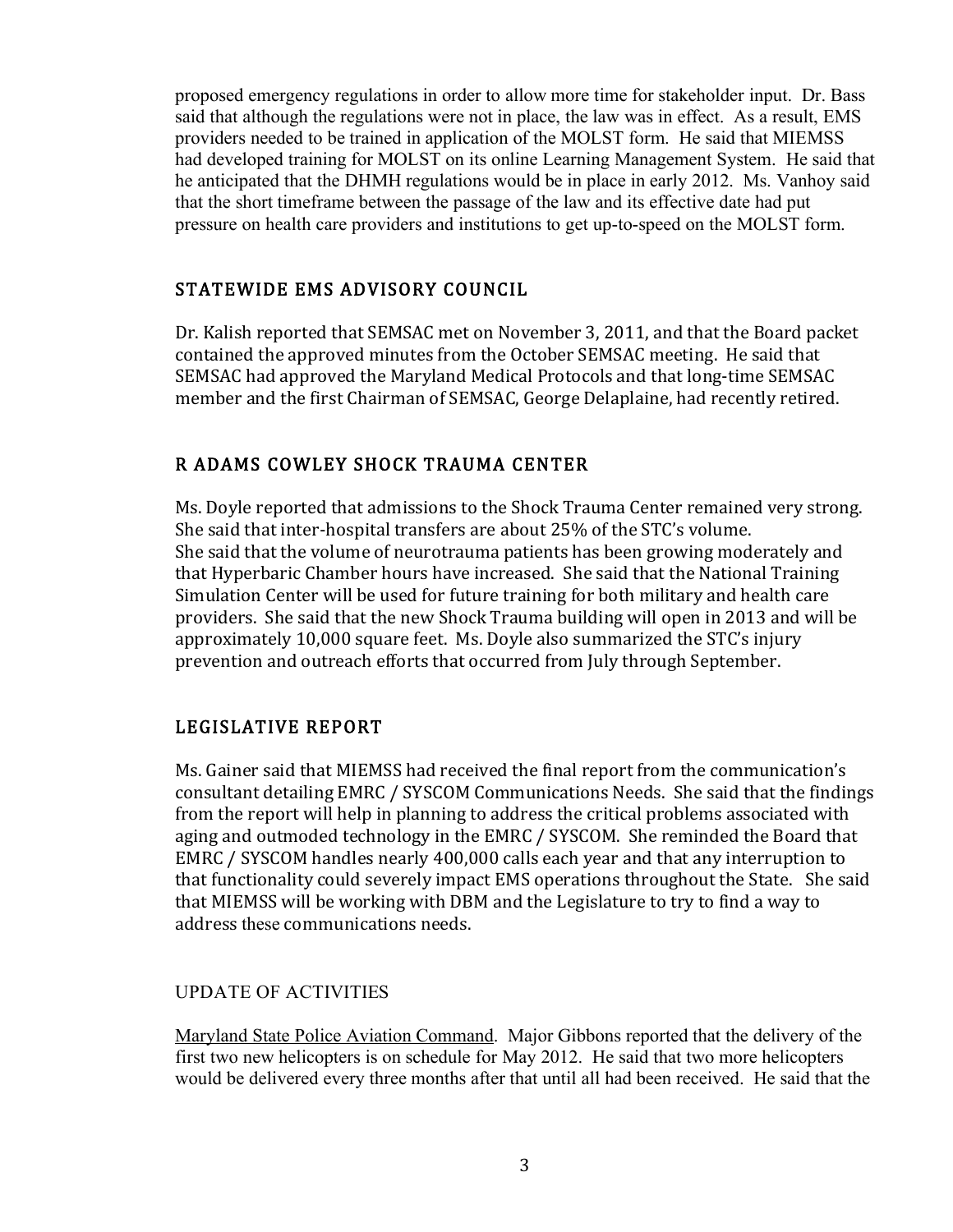Part 135 consultants started on September 9 and that he will provide periodic updates to the Board on MPSAC progress toward Part 135 certification.

Major Gibbons said that the MPSAC plans to pursue capital funds this year for a new training facility at Sykesville. He also said that MSPAC was continuing its efforts to recruit personnel to function as second providers on the helicopters. He said that 12 road ropers were training to be paramedics and then moving to the Aviation Command. He noted that the training academies may be source of new personnel and that he was also considering moving forward with the cadet program.

Major Gibbons said that the Maintenance Study had been completed and forwarded to DBM for comment before submission to the Legislature. He also said that Flight Vector should be operational in SYSCOM in January.

Maryland State Firemen's Association. President Lewis reported that the next Executive Committee meeting would be held on the weekend in Parsonsburg. He thanked Dr. Bass and MIEMSS for the successful Ambulance Safety Summit. He said that the MSFA had met with the Governor and emphasized the need to work on the EMSOF issue.

## OLD BUSINESS

Transition Timeline to EMS Educational Standards. Dr. Bass directed the Board's attention to the "MIEMSS Transition Timelines" in their packet that laid out the timeframe for Maryland's transition to the new national education standards. He said that Emergency Medical Responder courses meeting the new national standard must be taught after July 1, 2012 and that the update from First Responder to Emergency Medical Responder would need to be completed by March 31, 2016. He said that Emergency Medical Technician courses meeting the new national standard must be taught after July 1, 2012 and that the transition from the current EMT-B to the new EMT must be completed by March 31, 2016. He said that Maryland will not be adopting the new Advanced Emergency Medical Technician level. He said that Maryland's EMT-Intermediate 99 (CRT) will continue to be recognized in the State. He said that Paramedic courses meeting the new national standard must be taught after December 31, 2012 and that the EMTP to Paramedic transition course would need to be completed by March 31, 2017. He also said that, by December 31, 2012, all ALS education programs would need to be in the process of obtaining COAEMSP accreditation.

Mr. Maloney said that he has learned that, for a variety of reasons, Baltimore City will soon allow providers to drop their ALS certification. He expressed concern that as the statewide system moves toward more sophisticated and pre-hospital treatment, the importance of ALS care may be undervalued in some areas. Mr. DeVries said that this was an important topic for discussions.

## ACTION: Upon the motion of Ms. Van Hoy, which was seconded by Dr. Kalish, the Board approved the MIEMSS Transition Timelines as presented.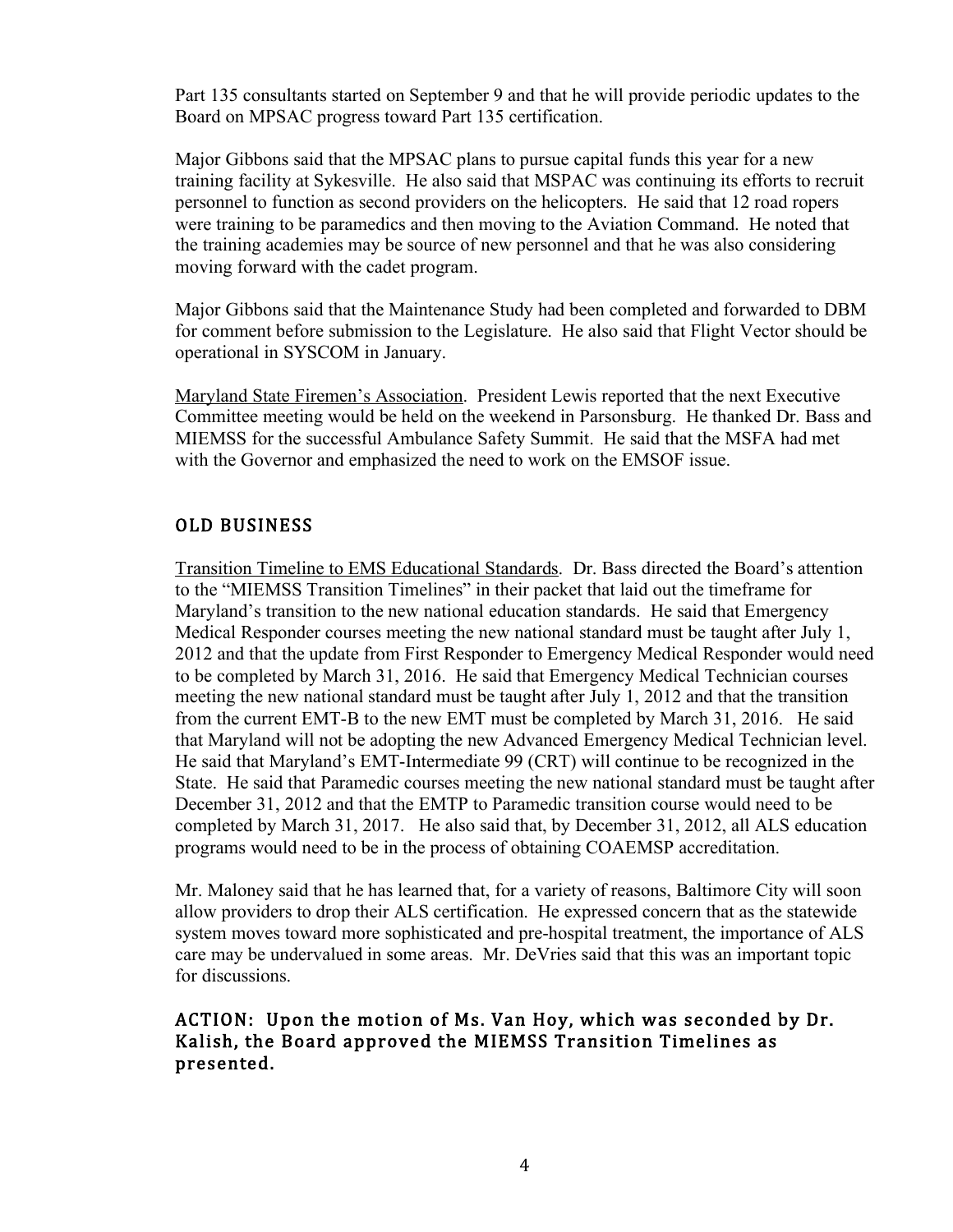COMAR 20.06.03.01 – AED Regulations. Ms. Sette said that changes to the AED Program Regulations had been published as proposed regulations in the Maryland Register and that no comments had been received. She asked the Board to approve the proposed regulations as final regulations.

# ACTION: Upon the motion of Dr. Hexter, which was seconded by Ms. Van Hoy, the Board approved the proposed changes to the AED regulations as final regulations.

Mr. DeVries announced that the Board would be retiring to Executive Session, after which it would reconvene in Open Session.

# ACTION: Upon the motion of Dr. Westerband, which was seconded by Ms. Van Hoy, the Board adjourned to Executive Session.

The purpose of the closed session was to carry out administrative functions under State Government Article  $\S10-502(b)$ , to obtain legal advice from counsel under State Government Article § 10-508 (a) (7), and to discuss certain site reviews and maintain certain records and information in confidence as required by Health Occupations Article §14-506 (b) under State Government Article § 10-508(a) (13).

The closed session was attended by:

**Board Members Present**: Donald L. DeVries, Esq., Chairman; David Fowler, M.D.; David Hexter, M.D., Murray Kalish, M.D.; Sally Showalter; Mary Alice Van Hoy, R.N.; Dany Westerband, M.D.; Gene Worthington.

**Board Members Absent**: Vic Broccolino; Robert Maloney; Dean Albert Reece, M.D., Ph.D.

#### Others Present:

MIEMSS: Dr. Bass; Ms. Aycock; Ms. Gainer; Ms. Goff; Ms. Myers.

**OAG:** Mr. Magee; Ms. Sette.

The Board approved the closed session minutes from the October 11, 2011, meeting.

The Board was provided information regarding procurement issues. The Board was provided information regarding base station site visit results.

The Board considered nominations to SEMSAC.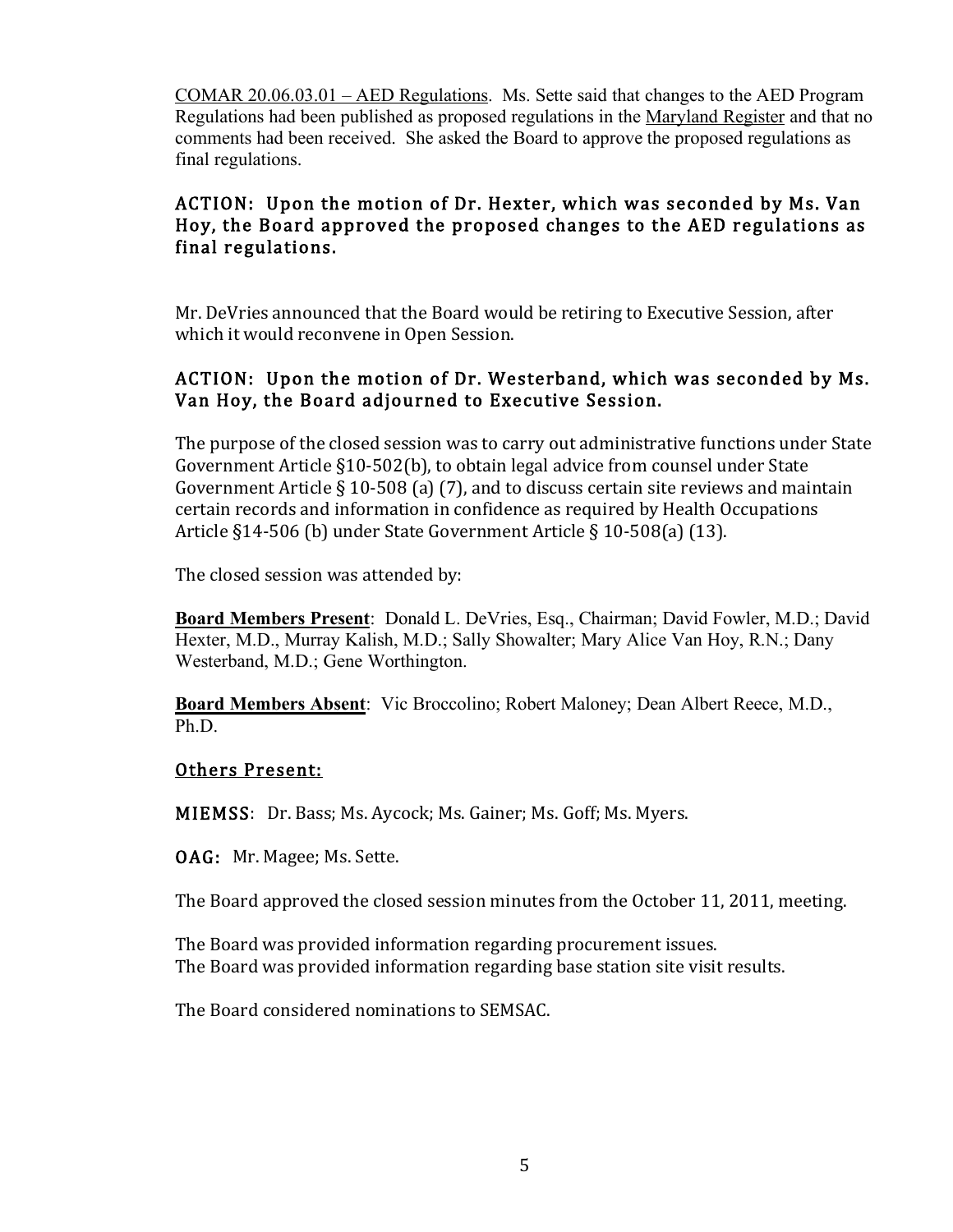## The Board reconvened into Open Session at 10:54 a.m.

**Board Members Present**: Donald L. DeVries, Esq., Chairman; David Fowler, M.D.; David Hexter, M.D., Murray Kalish, M.D.; Sally Showalter; Mary Alice Van Hoy, R.N.; Dany Westerband, M.D.; Gene Worthington.

**Board Members Absent**: Vic Broccolino; Robert Maloney; Dean Albert Reece, M.D., Ph.D.

#### Others Present:

MIEMSS: Dr. Bass; Ms. Aycock; Ms. Gainer; Ms. Goff; Ms. Myers.

OAG: Mr. Magee; Ms. Sette.

ACTION: Upon the motion of Dr. Westerband, which was seconded by Dr. Fowler, and with Ms. Van Hoy abstaining as to Memorial Hospital at Easton and Dorchester General Hospital, the Board voted to approve the designation of the following base stations as indicated:

Full Five-Year Designation:

- 1. Howard County General
- 2. Good Samaritan Hospital
- 3. R Adams Cowley Shock Trauma Center
- 4. Sinai Hospital
- 5. Chester River Hospital
- 6. Dorchester General Hospital
- 7. Memorial Hospital at Easton
- 8. McCready Hospital
- 9. Suburban Hospital
- 10. Children's National Medical Center

Two-Year Designation:

- 1. Johns Hopkins Hospital
- 2. Johns Hopkins Children's Medical Center

#### One-Year Designation:

- 1. Garrett Memorial Hospital
- 2. Maryland Hospital